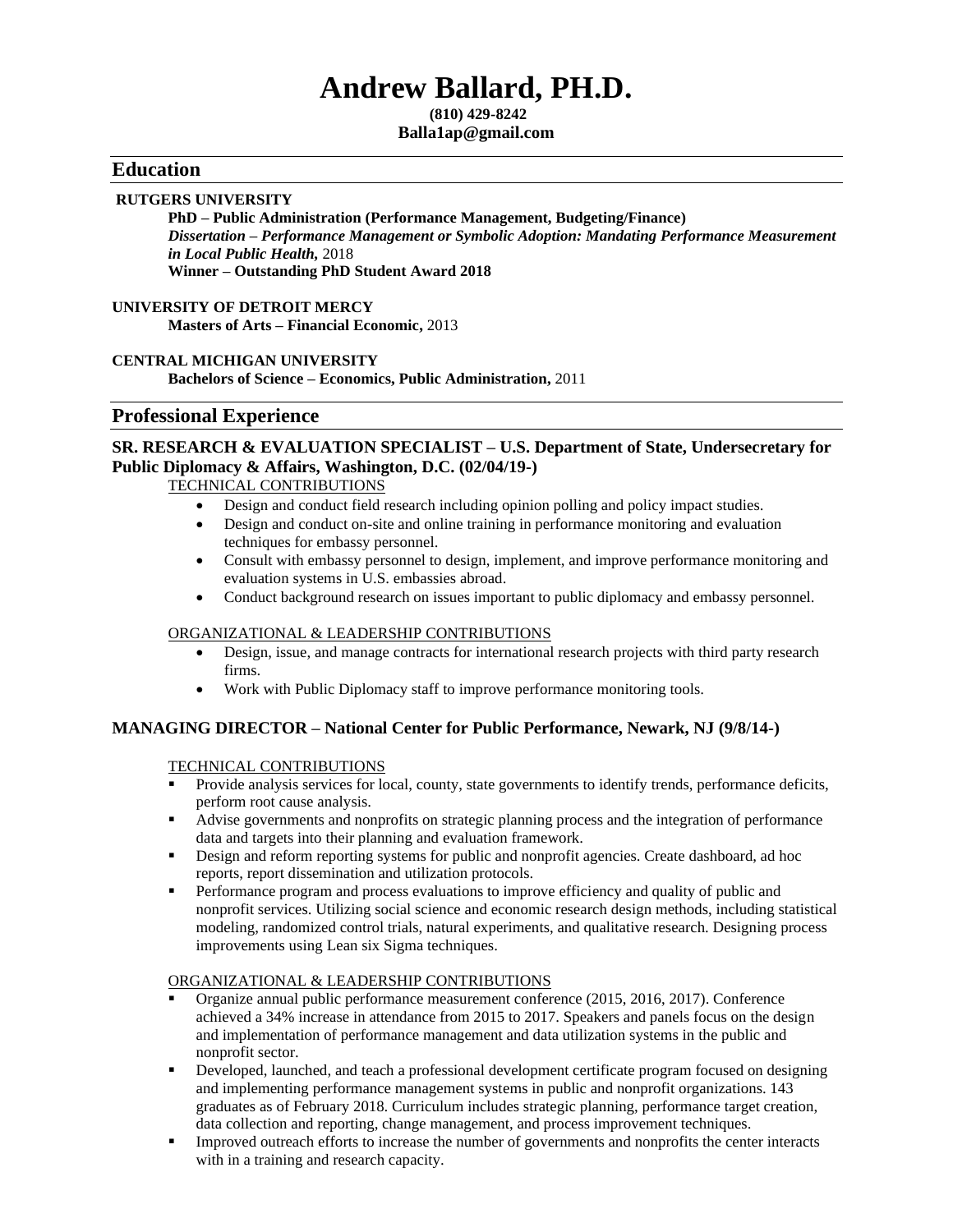- **•** Design and conduct fundraising. Preparing research proposals, grant applications, and joint research ventures.
- **Train graduate students in performance management and evaluation techniques. Supervise MPA and** MPH students in capstone and fieldwork assignments.
- Lead team of data analysts focused on government performance that perform programmatic evaluations of operational effectiveness and service quality.

#### **LECTURER – Rutgers University School of Public Affairs and Administration (9/8/14- )**

- Course content design.
- **•** Delivering course material in person and online.
- Mentoring students on thesis and capstone research.
- Courses Taught: Applied Statistics, Applied Research Design, Performance Management, Public Economics, Managing Public Organizations

#### **FOUNDING DIRECTOR – Public Health Data and Innovation Institute (05/01/16- )**

#### TECHNICAL CONTRIBUTIONS

- Specialized in the study of public health operational data collection and use.
- Advocate for public health data usage and performance system development.
- **•** Partner with state, county, and local health agencies to provide technical support and training.
- Providing public health accreditation (PHAB) training and technical support for local, county, and state health departments.

#### ORGANIZATIONAL & LEADERSHIP CONTRIBUTIONS

- Founded research center through a Robert Wood Johnson seed grant in 2016. Join partnership between Rutgers University School of Public Affairs and Administration, Rutgers School of Public Health, and New Jersey Department of Health.
- Seek funding through grants, training, and contracted research.
- **•** Serve as administrative director of research center. Recruit, hire, train, and manage graduate researchers and research assistants. Develop and operationalize strategic director of center. Liaise with university and State of New Jersey leadership.

### **DIRECTOR of BUSINESS INTELLIGENCE– United Shore Financial Services, Troy, MI (2/1/12 – 9/1/14)**

#### TECHNICAL CONTRIBUTIONS

- **•** Designed organization-wide reporting system using SQL and Microsoft SSRS that provided real time dashboards for all major business units and enhanced capacity for ad hoc reporting on specific business activities.
- **•** Designed, conducted, and presented findings on a range of operational research projects including; Randomized control trials of marketing campaigns across various media formats. Statistical analysis of marketing performance when RCTs were not available. Evaluated staffing levels and capacity to determine ideal candidate credentials for each business area. Designed and monitored performance and productivity targets for sales and operations staff. Provided product performance reports and integrated these reports into the capital markets risk management system to design product pricing schemes.
- Provided loan servicing, payment rate, and hedge position information to capital markets unit.
- **•** Contributed to training material on mortgage knowledge, risk avoidance, and telecommunication regulation compliance.
- Conducted external research on industry best practices, emerging technologies, regulatory changes, and market dynamics.
- **•** Designed a model that evaluated individual state market, pricing, and regulatory conditions and integrated it with internal staffing and technology conditions to provide a tool that guided licensing, hiring, marketing, and sales strategies.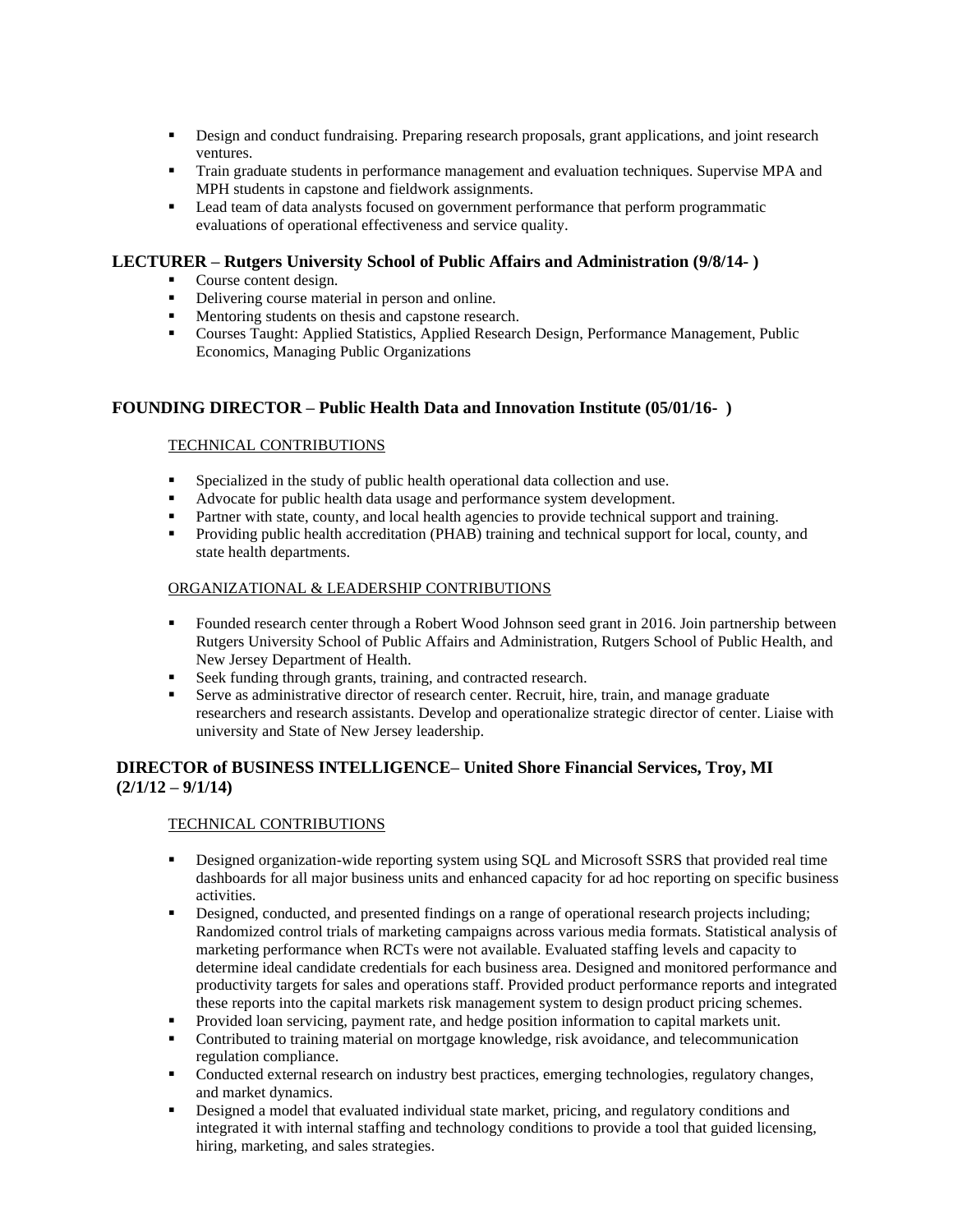#### ORGANIZATIONAL & LEADERSHIP CONTRIBUTIONS

- **•** Designed and lead organizations first business intelligence unit to act as centralized hub for data analysis and reporting.
- Recruited, hired, trained, and management all business intelligence unit staff.
- **■** Managed annual budget ranging between \$7.5 and \$9 million dollars which included salaries, technology, and marketing expenditures.
- Liaised with senior leadership to establish strategic goals and negotiate budget allocations.
- Negotiated contracts and services with new and existing vendors.

# **Peer-Reviewed Research Publications**

- Ballard, A. (2019) Encouraging Performance Information Use through Data Visualization. *Public Performance & Management Review,* 49(2), 277-86.
- Ballard, A. (2019) Framing Bias in the Interpretation of Public Health Performance Data: Evidence from an Experiment *International Journal of Health Policy & Management,*  9(5), 158-167.
- Holzer, M., Ballard, A., Kim, M., Peng, S., & Deat, F. (2017). Obstacles and opportunities for sustaining performance management systems. *International Journal of Public Administration*, 41(2), 1-13.

## **Books and Chapters**

- Ballard, A (2018). Chapter 2: State of Information Privacy and Security: Principles, Trends, and Concerns. In Aroon P. Manoharan (Author), *Introduction to EGovernment, 1st Edition.*  Routledge Publications
- Ballard (2018). Sustaining High Performing Bureaucracies. *Global Encyclopedia of Public Administration, Public Policy, and Governance.*
- Ballard, A (2016). Chapter 7: Public Performance. In Marc Holzer (Ed.), *Public Administration: An Introduction, 2nd Edition.* Routledge Publications
- Ballard, A., Holzer, M. (Forthcoming). *A Public Managers Guide to Performance Management,*  Routledge Publications
- Holzer, M., Ballard, A. (Forthcoming). *Public Productivity and Performance Handbook (3rd Ed.),* Routledge Publications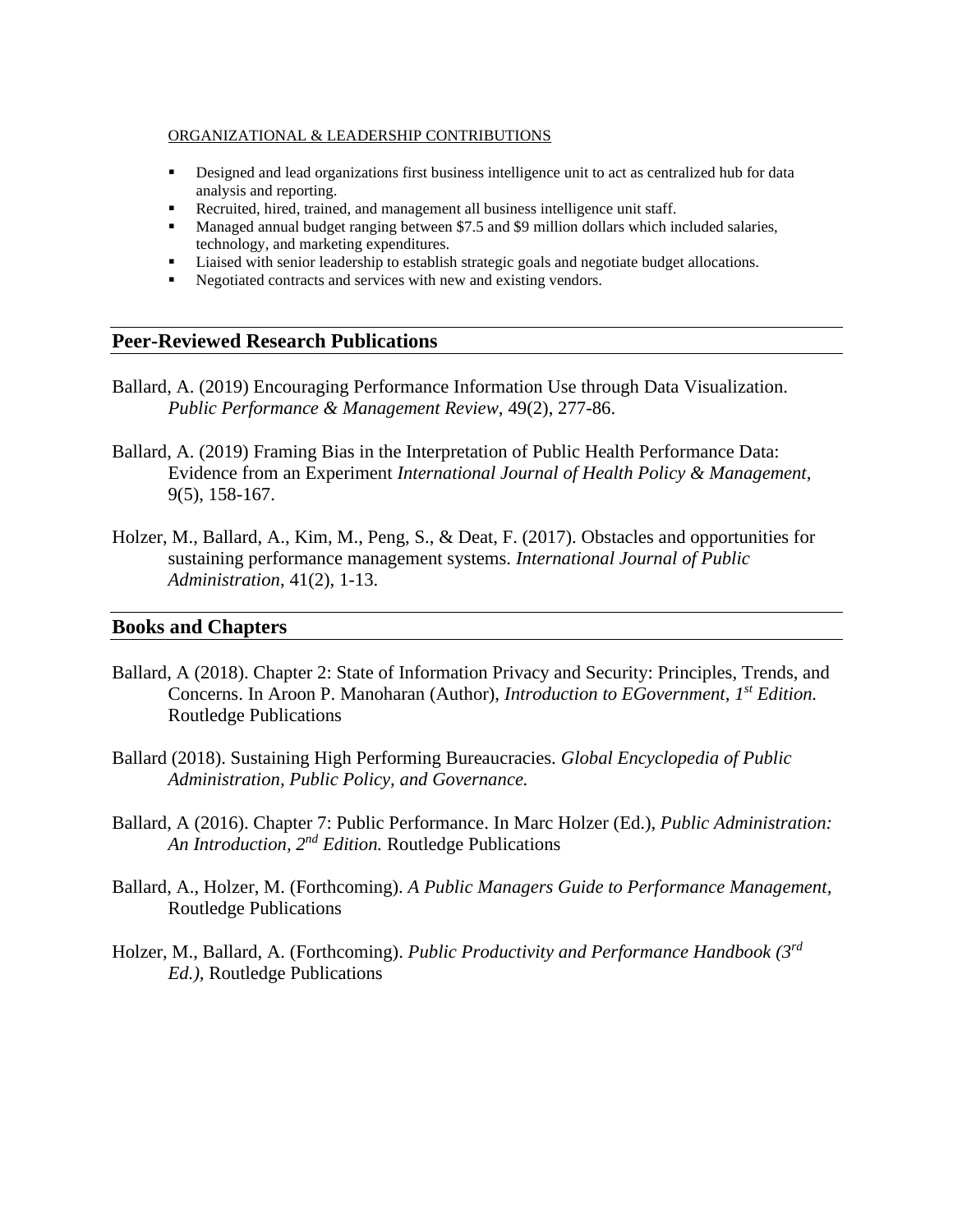# **Academic Presentations**

2018 APPAM. Washington, DC, *Framing Bias in the Interpretation of Public Health Performance Data.*

2018 Northeast Public Health Forum, Princeton, NJ. *Performance Management or Symbolic Adoption – Mandating Performance Measures in New Jersey Public Health.*

2017 NECoPA. Burlington, VT*, Collaborative Performance Measurement in New Jersey Public Health.* 

2017 ASPA National. Atlanta, GA*,* "Post-Factual" Evidence: A New Era or Evidence of Counter-Cultural Desperation? (with Marc Holzer, PhD).

2016 NECoPA. Harrisburg, PA*, Punctuated Expenditures: Comparing Budget Volatility in Manager and Mayoral Cities* (with Cleopatra Charles, PhD).

# **Other Presentations**

New Jersey Public Health Forum – Princeton, NJ, *Improving Public Health Service Delivery Through Integrated Data Reporting,* June, 13th, 2018

Young Government Leaders Association – New York*, Agendas for Performance Management in the Trump Administration, March* 6<sup>th</sup>, 2017

Young Government Leaders Association – New York*, Behavioral Limitations to Performance Management Use in Government, December 11<sup>th</sup>, 2017* 

# **Editorial Contributions**

Contributing Columnist – ASPA PATimes Magazine

- February, 2017: "Political Appointments and Government Performance: What Can Be Done?"
- March, 2017: "Interpreting Performance Information: Why it Matters"
- April, 2017: "Legislating Performance: Does Mandated Performance Measurement Really Work?"
- October, 2017: "The Landscape of Performance Measurement Education."
- January 2018: "The Dynamics of Performance Management in Public Health."
- February 2018: "Challenges and Opportunities for Performance-Based Contracting."

## **Courses Taught**

## **Rutgers University**

Performance Management in Public and Non-Profit Organizations (MPA/Exec Edu). Rutgers University School of Public Affairs and Administration. Summer 2015

Applied Research Design (MPA/MPH). Rutgers University-Newark School of Public Affairs and Administration. Fall 2016, Summer 2017, Fall 2017

MPA Capstone. Rutgers University-Newark School of Public Affairs and Administration. Spring 2017, Fall 2017.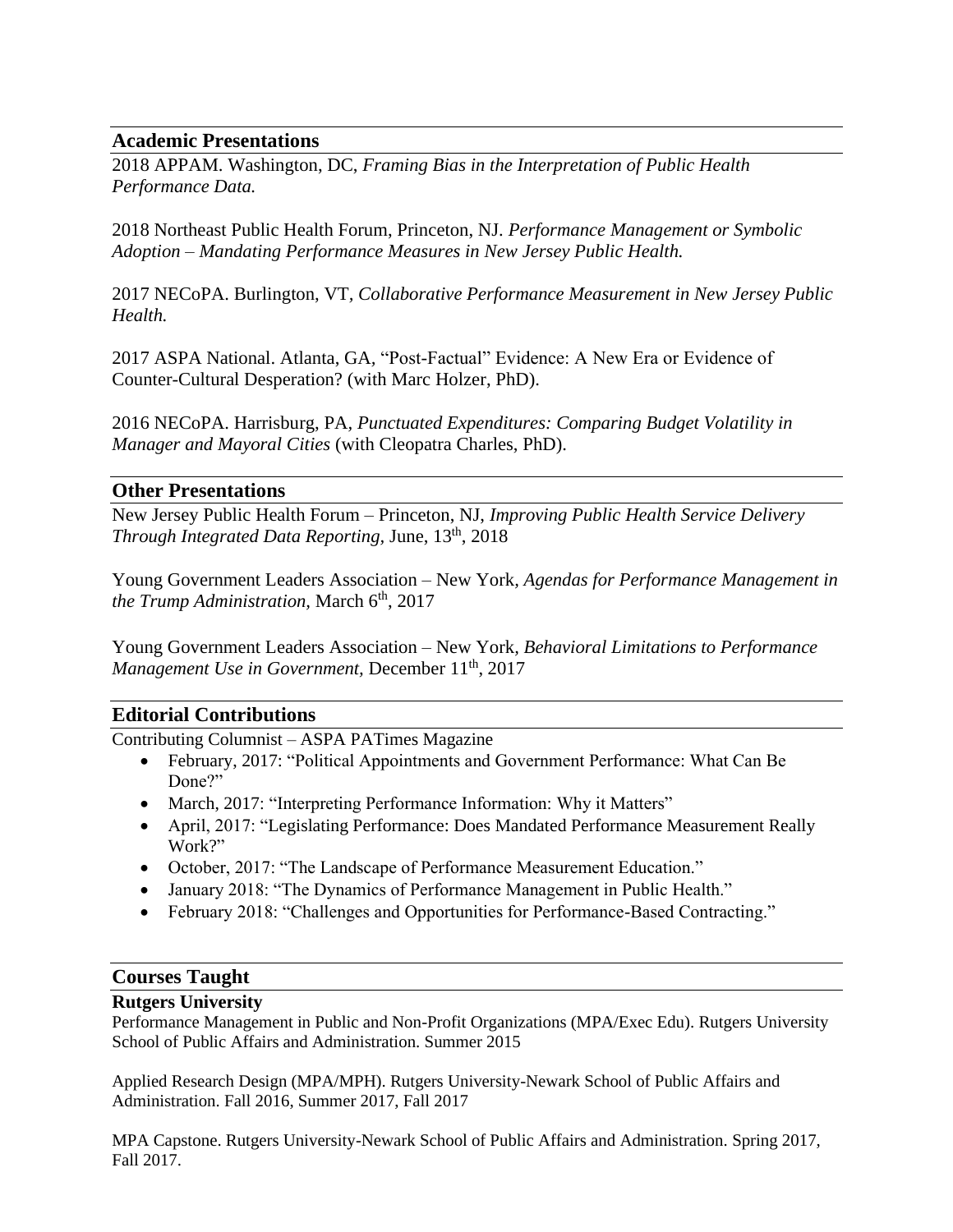### *Courses Taught Cont.*

Applied Statistics. Rutgers University-Newark School of Public Affairs and Administration. Certified Public Manager Program. Fall 2015, Spring 2016, Summer 2016, Spring 2017.

## **Consulting & Training**

2018. City of Columbia, SC – Business Development Research: Crime and Business Activity

• Provided research for City of Columbia, SC on types of business activities historically correlated with higher rates of crime. Planning board used this research to prioritize the types of business licenses issued.

2018. City of Cary, NC – Police Department Performance Management and Strategic Planning

• Designed data-oriented reports and dashboards that display progress being made toward strategic objectives. Organized data collection processes to improve department's ability to identify priority crime areas.

2017. Strategic Planning and Performance System Design – Guam Department of Education

• Evaluated existing strategic plan and alignment with performance objectives. Developed logic models to align programmatic activities with strategic goals.

2015-2018. Performance Management Training – Various state, county, local governments in New Jersey

• Training on designing and implementing performance management in public organizations. Topics: Designing performance goals and indicators, collecting and analyzing data, organizational change, and performance leadership.

2017-2018. Local Health Department Data Collection and Reporting Evaluation. New Jersey Department of Health.

• Evaluated the collection and use of performance data by local health departments in the State of New Jersey. Tested various reporting frameworks using experimental research design.

2016-2017. Local Health Evaluation Report Policy Analysis. New Jersey Department of Health.

• Mixed-method program evaluation of a state-supervised locally-administered performance data reporting system. Investigated the burden of program implementation, the current state of programmatic administration, and effectiveness of policy in encouraging use of performance management in local public health.

2015. Road Salt Policy Analysis and Effectiveness Study. Bergen County, NJ.

• Evaluated current road salt monitoring and application practices at Bergen County and compared them to a combined case study of best practices around North America to make recommendations for improvement.

2015. Bergen County Department of Health, PHAB Accreditation Evaluation – HR Policy

Reviewed accreditation standards and documentation requirements and compared them against current practices in the Bergen County Department of Health, focusing on HR continuous training and capacity building.

# **Special Appointments**

Advisor - NOAA Sea Grant Program Economic Impact Evaluation Committee, National Oceanic and Atmospheric Administration, 2017-2018.

NASPAA MPA Self-Study Committee, Rutgers School of Public Affairs and Administration, Logic Model Design, 2017

Dean search committee, Rutgers University-Newark School of Public Affairs and Administration, 2016